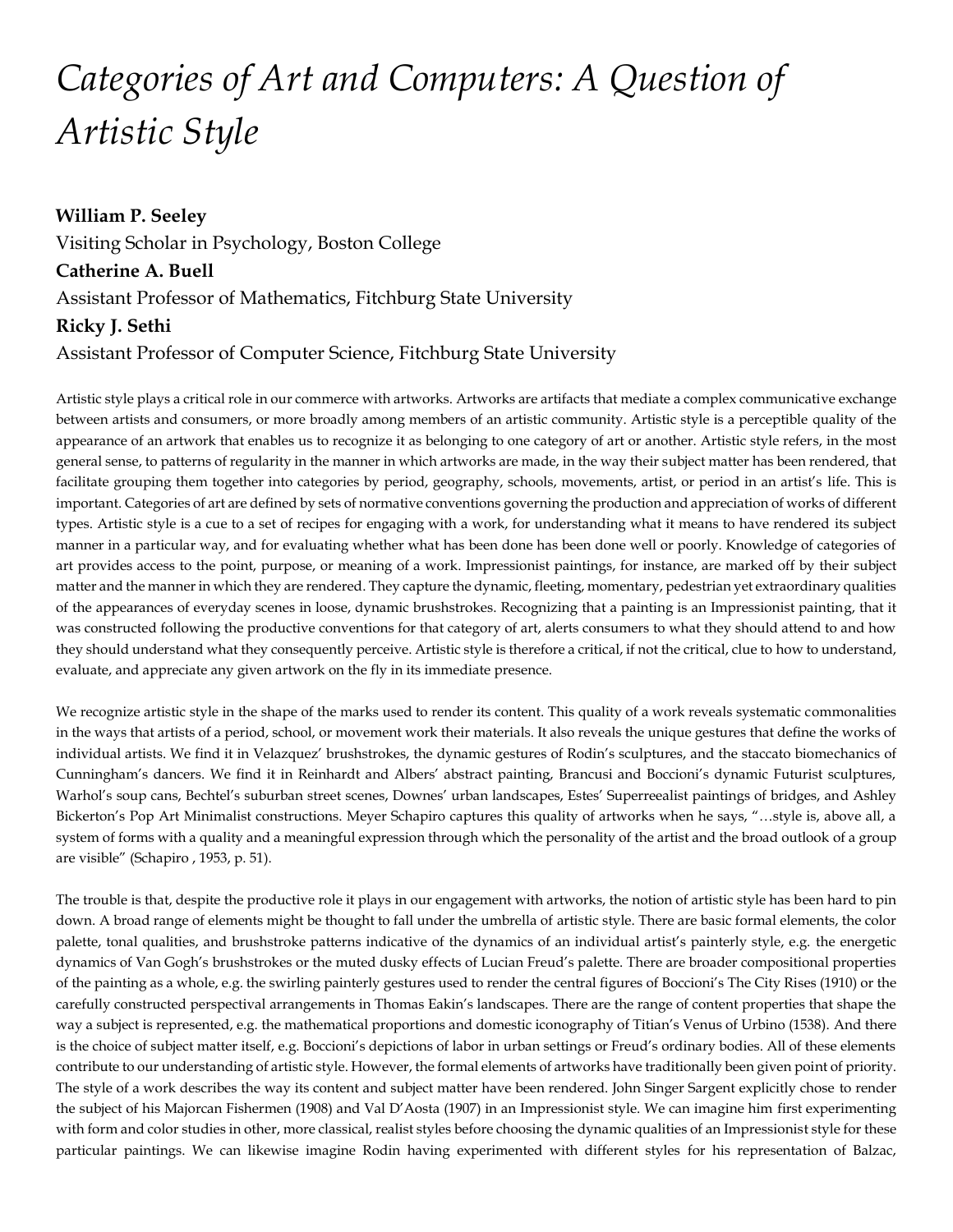constructing maquettes in mannerist, neo-classicist, and romanticist styles, but ultimately settling on his expressionist rendering of the pose.

Visual stylometry is a growing field within cognitive science that employs digital image analysis tools and image statistics to study the nature of artistic style in painting. Image statistic are descriptions of the distribution of some set of measurable features in an image or, more generally, within the visual field in natural vision. Image statistics are important for visual recognition. The human visual system collects approximately 60 million inputs a year (assuming that we saccade, on average, 2-3 times a second and that the average person is awake 18 hours a day). What we know about the visual world is, in part, derived from regularities in this large body of accumulated information. Some regularities are more likely than others. Some regularities are more likely than others in particular contexts. Some of these image statistics are more behaviorally interesting than others. For instance, regularities in spatial frequency information -- more or less relatively coarse patterns of light dark transitions that define what J. J. Gibson (1986) called an optic array -- are salient to the visual recognition of figure-ground relationships, edges, surfaces, objects, movement, etc. Analogously, we recognize the subject and compositional structure of a painting in spatial frequency information encoded in the distribution of color, tonal values, and brushstrokes across a canvas. These image statistics are also indicators of the unique gesture of an artist, of the brushstroke style used to construct their painting. They are, as a result, not only features diagnostic for the identity and content of a work, but also formal indicators of artistic style.

Visual stylometry has its roots in the writing of Giovanni Morelli (1816-1891). Morelli developed a system to compare the manner in which the content of a painting had been rendered to a set of stylistic exemplars. Morelli focused his attention on less prominent aspects of a composition, e.g. the ears or hands of a figure in a depicted scene. The purpose of this strategy was to uncover the unique gesture of the artist in the background elements of a composition, features less likely to have been shaped by explicit productive intentions, market forces, or external normative conventions (Morelli, 1890; Graham, Hughes, Leder, and Rockmore, 2012). Current researchers are deploying statistical methods and digital image analysis algorithms to accomplish the same goals. The image analysis techniques used to study these formal aspects of paintings include measures of its global palette (the range of colors used), local palette (the distribution and frequency of colors on the canvas), tonal values (the relative lightness of color information within and across different works), edge information (the relative frequency and strength of edges in a body of works), and texture information (which is indicative of the style and biomechanics of an artist's brushstrokes) (see Graham et al, 2012; Zujovic, Gandy, Friedman, Pardo, & Pappas, 2009; Goude & Derefeldt, 1981). These strategies might be used by museums, dealers, and auction houses to authenticate known works or confirm the attribution of newly discovered works to known artists. They might also be used to track out the contributions of assistants to known works from the ateliers of well known artists. Measurable statistical regularities in the handling of the paint on the canvas are treated as a marker for the artistic style of different artists, schools, movements, or eras. Machine classifiers sort paintings relative to their match to these statistical regularities. Image statistics are drawn from the whole canvas. Canonical stylistic features likely to have been implemented by assistants or copied by forgers wash out in the mix in this more wholistic approach to the analysis of artistic style.

The question, of course, is whether a computational account of artistic style derived from visual stylometry can provide leverage for philosophical questions about the nature of artist style and its role in our engagement with artworks. This question reflects a distinction that Noël Carroll has made between descriptive and functional accounts of artistic form. A descriptive account of form is allencompassing. It includes an analysis of the formal elements of a work and all of the potential relations among them. In the case of painting this includes the tonal values of each individual patch of color, the concatenation of spatially contingent patches of color into texture fields that provide perspectival information about distance, define the orientations of different surfaces, and allow the visual system to disambiguate edges, objects, and figure-ground relations. Functional accounts of artistic form, on the other hand, identify that subset of the formal features of a work that are related to the productive choices made by artists. The artistic form of an artwork encompasses those features that contribute to its identity as an artwork and its artistic salience, its art critical point, purpose, or meaning. These are the formal and compositional features that ground our capacity to recognize the identity of a work as a member of a particular category of art and so shape our understanding of its content. The question, then, is whether the statistical regularities that machine classifiers use to categorize artworks are appropriately related to the diagnostic cues that drive the perceptual recognition and understanding of artworks.

We recently conducted a series of pilot studies using entropy analyses and discrete tonal measures (DTM) to classify paintings by school, artist, media, and technique. Entropy is a measure of uncertainty in the outcomes of a random process. A coin toss has low entropy because the probabilities are known for each of the possible outcomes. We used entropy analyses to measure the disorderliness of neighborhoods of pixels, or, more precisely, the degree of uncertainty associated with predictions about the orderliness of a given pixel neighborhood. If that pixel were located in a uniform field of blue depicting the sky, the pixels in the surrounding neighborhood would exhibit low entropy. If the target pixel were at the transition boundary between a forest and a field of brush, the surrounding pixels in its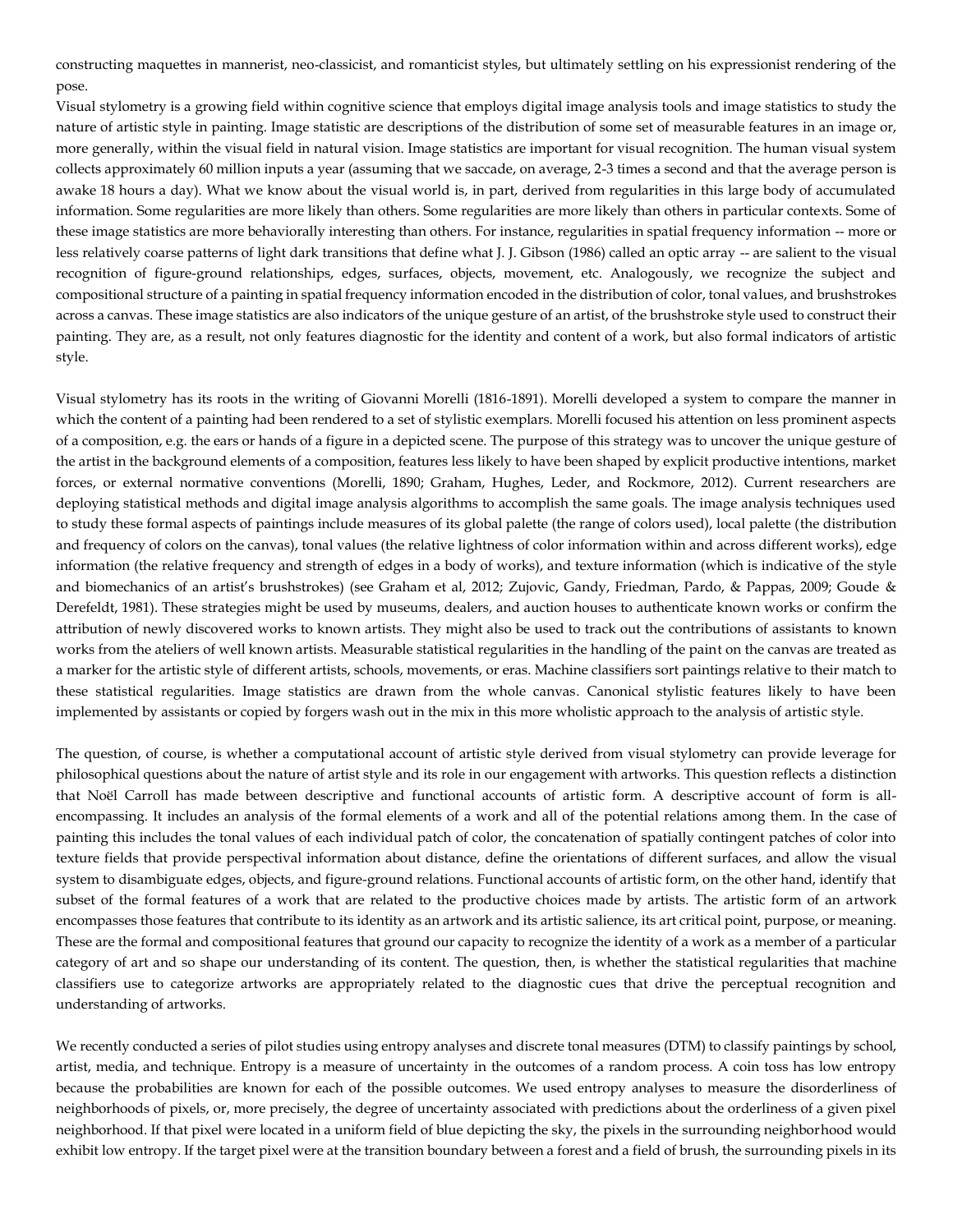local neighborhood would exhibit higher entropy, there would be more uncertainty about their possible chromatic value The distribution of colors throughout the canvas is, in part, dependent on the quality of the artists' brushstrokes. High entropy values are, for instance, associated with tight contours and highly textured regions of a painting. Our assumption was that entropy analyses would provide us with palette and brushstroke information indicative of artistic style, or the manner in which an individual artist applied paint to his or her canvas.

We used two data sets to pilot our study. The first included 15 Hudson River School and 15 Impressionist landscape paintings (5 each by Thomas Cole, Frederic Church, Albert Bierstadt, Claude Monet, August Renoir, and Alfred Sisley). The Hudson River School paintings were selected for common palette and compositional structure. The goal was to control for these attributes to the degree possible and look to see if our results revealed anything interesting about differences in brushstrokes. The second data set included 68 paintings by Andrew Wyeth, 36 temperas and 32 watercolors. Again, the paintings were selected for a common palette. The brushstroke technique of watercolor differs significantly from painting in egg tempera. The goal of this second pilot study was to measure whether entropy analyses could be used to classify paintings by technique.

We calculated the likelihood of chromatic variance in the neighborhood surrounding any given pixel in a digital image of a painting. We looked at average entropy measures for different sized neighborhoods with radiuses of 1, 5, 10, and 15 pixels. A neighborhood with a radius of 1 marks of a 3 x 3 block surrounding a central pixel. A neighborhood with a radius of 5 marks off an 11 x 11 block, 10 a 21 x 21 block, and 15 a 31 x 31 block. Our entropy algorithm snaked through digital images of each painting, continuously shifting the target block one pixel up, down, left, or right, until the entire image had been analyzed. The total set of entropy measures for each neighborhood size were then averaged to produce a single entropy value for each scale for the whole painting (entropy analyses can also be used to evaluate where high and low entropy values occur within the image, see Nolting, 2012). The results show that the average entropy in a category was highly correlated to a logarithmic growth curve ( $r^2$  = 0.999 for each category in the two data sets across all neighborhood sizes). Mean entropy values were, in addition, sufficient to successfully classify 75% of the paintings by technique in the Wyeth test set. Future directions include expanding the Impressionist/Hudson River School data set to evaluate whether entropy analysis would enable us to likewise successfully classify the images by artistic movement.

DTM is a measure of variance in tone between a pixel and those in a neighborhood around it. Tone is a measure of how light or dark a color is. DTM converts color images to grayscale image and measures the standard deviation in tonal value between a pixel and its local neighborhood. The analysis proceeds, like entropy analysis, on a pixel by pixel basis, calculating the tonal variance for neighborhoods of varying sizes across the painting, and ultimately outputting a single value for the whole painting at each scale (the average of all the standard deviations). We can then look for threshold values and use support vector machines to sort image sets by category. We found no significant tonal variance in the Wyeth data set. However, tonal variance was sufficient to classify 80% of the images in the Impressionism/Hudson River School data set and to sort a novel Impressionist test image with the appropriate category. These results suggest that tonal variance is a critical attribute of artistic style for the painters included in our data sets. Interested readers can find summaries of the results of these pilot studies at www.waivs.org.

We can now return to where we started. Artworks are communicative gestures. They are artifacts intentionally designed with a point or purpose in mind, perhaps to convey some quality of conscious experience, express an idea, or articulate a point of view about some subject matter. But artworks rarely wear this aspect of their content on their sleeves. Consumers need some knowledge of the appropriate art critical context to direct their attention to the salient features of a work that carry information about their artistic content. The recognition of artistic style is the first step in this process. The artistic style of a work is a clue to the category of art that it belongs to. Categorizing a work appropriately, in turn, enables a consumer to recognize what it means to have rendered the content of a work in a particular way.

Visual stylometry is a developing field that combines research from vision science, computer science, art history and philosophy of art to investigate the nature of artistic style. The goal of this research is to explore the image statistics that support the successful classification of artworks by period, school, movement, and individual artist. Image statistics provide ground-level information for perceptual recognition. Regularities in image statistics are among the diagnostic cues that define perceptual object categories. This is no less true with categories of art than natural object categories. The image statistics diagnostic for the artistic style of individual artists and artistic movements are perceptual cues that enable consumers to categorize artworks and gain access to the range of normative conventions governing how one ought to understand, evaluate, and appreciate them.